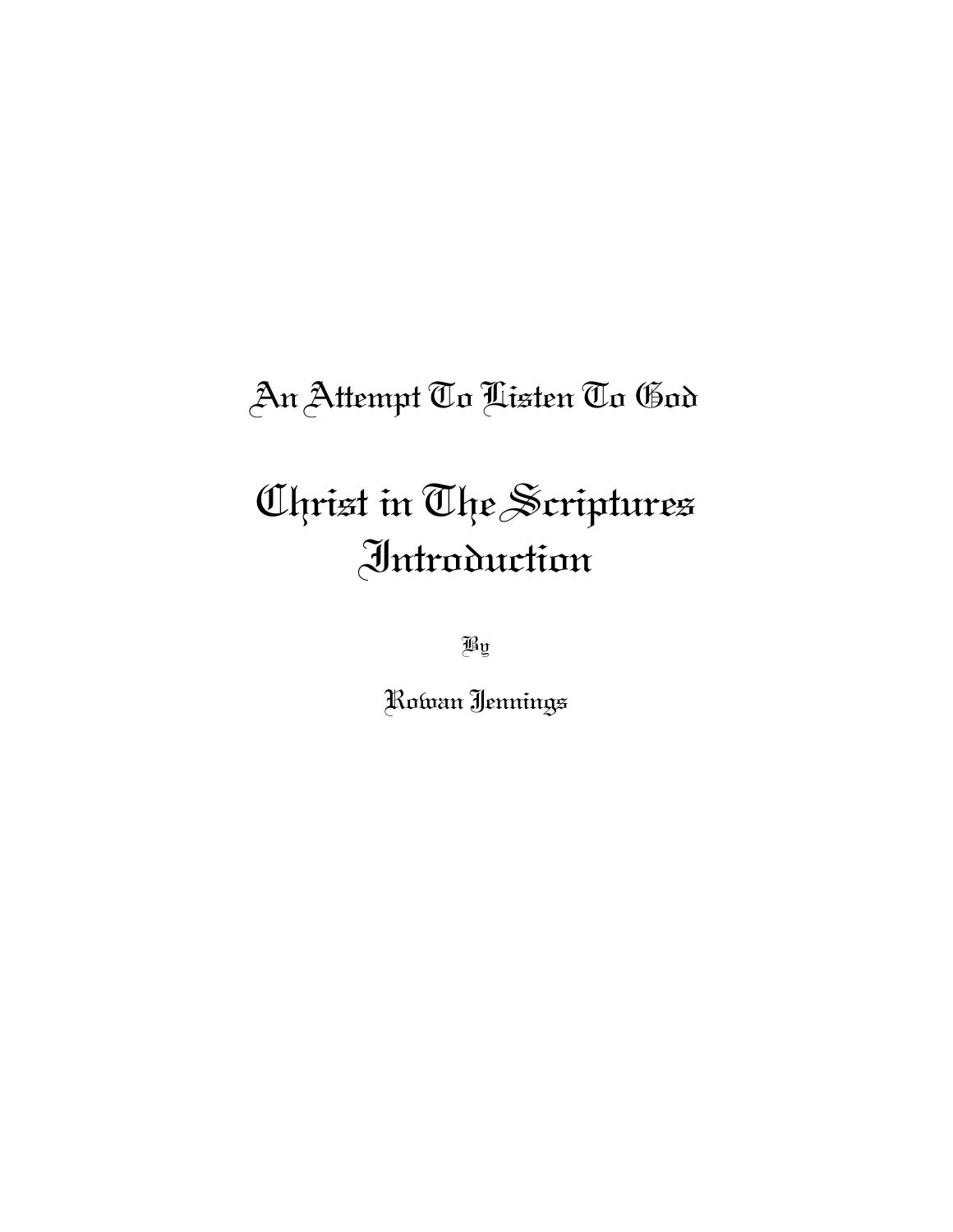#### **Introduction To The Studies**

When our Lord was walking with the two on the road to Emmaus He spoke to them. "Beginning at Moses and all the prophets, He expounded unto them in all the scriptures the things concerning Himself" (Lk. 24:27). There are four aspects that must be considered in any book of the Bible:

- a) Its unveiling of God
- b) Christ
- c) The Holy Spirit
- d) And salvation

This being so, it is to expected that there will be truths concerning our Lord in every book.

Speaking very reverently, during His earthly sojourn our Lord was saturated with the Old Testament, and He saturated it.

- a) He was saturated with the Old Testament:
	- i) The following is a list of some of the Old Testament characters He spoke about:
		- 1. Jonas (Matt. 12:39)
		- 2. Lot's wife (Lk. 17:32)
		- 3. Lot (Lk. 17:28)
		- 4. Abraham, Isaac and Jacob (Matt. 8:11)
		- 5. Solomon (Matt. 12:42)
		- 6. Abel, Zacharias, Barachias (Matt. 23:35)
		- 7. David (Matt. 12:3)
		- 8. Daniel (Matt. 24:15)
		- 9. Eliseus (Elijah) (Lk. 4:27)
		- 10. Moses (Matt. 8:4)
	- ii) Some of the books He quoted from are: Deuteronomy, Isaiah, Malachi, Hosea, Psalms, Micah.
	- iii) Some of the Old Testament incidents He spoke about were:
		- 1. Creation (Mk. 10:6)
		- 2. The overthrow of Sodom and Gomorrah (Lk. 10:12)
		- 3. Moses and the burning bush (Mk. 12:26)
		- 4. The law for the cleansing of the lepers (Mk. 1:44)
		- 5. David eating the shewbread (Matt. 12:2-4)
		- 6. Naaman (Lk. 4:27)
		- 7. The slaying of Zacharias (Matt. 23:35).
- h) He saturated the Old Testament
	- i) If one were to take from the Old Testament every foreshowing of Christ, every prophecy concerning Christ, every ceremony prefiguring Christ, there would be exceedingly little left.
	- ii) If we had no other book but Isaiah, there would be virtually a complete picture of Christ, His offices, and work. He begins informing his readers that:
		- 1. The people who walked in darkness have seen a great light. (ch. 9:2)
		- 2. The way that was to be done was because there was a a child born a Son given. (ch. 9:6)
		- 3. His name would be Wonderful, Counsellor, the Mighty God, the Everlasting Father, the Prince of peace. (ch. 9:6)
		- 4. He is Immanuel. (ch. 7:14)
		- 5. He shall be the shoot out of the stock of David. (ch. 11:1)
		- 6. He will tell of His meekness. (ch. 42:2)
		- 7. The coming One will preach good tidings. (ch. 61:1)
		- 8. He would be despised and rejected. (ch. 53:3)
		- 9. His visage would be marred more than any man. (ch. 52:14)
		- 10. He would be led as a Lamb to the slaughter. (ch. 53:7)
		- 11. He would be cut off out of the land of the living. (ch. 53:8; Dan. 9:26)